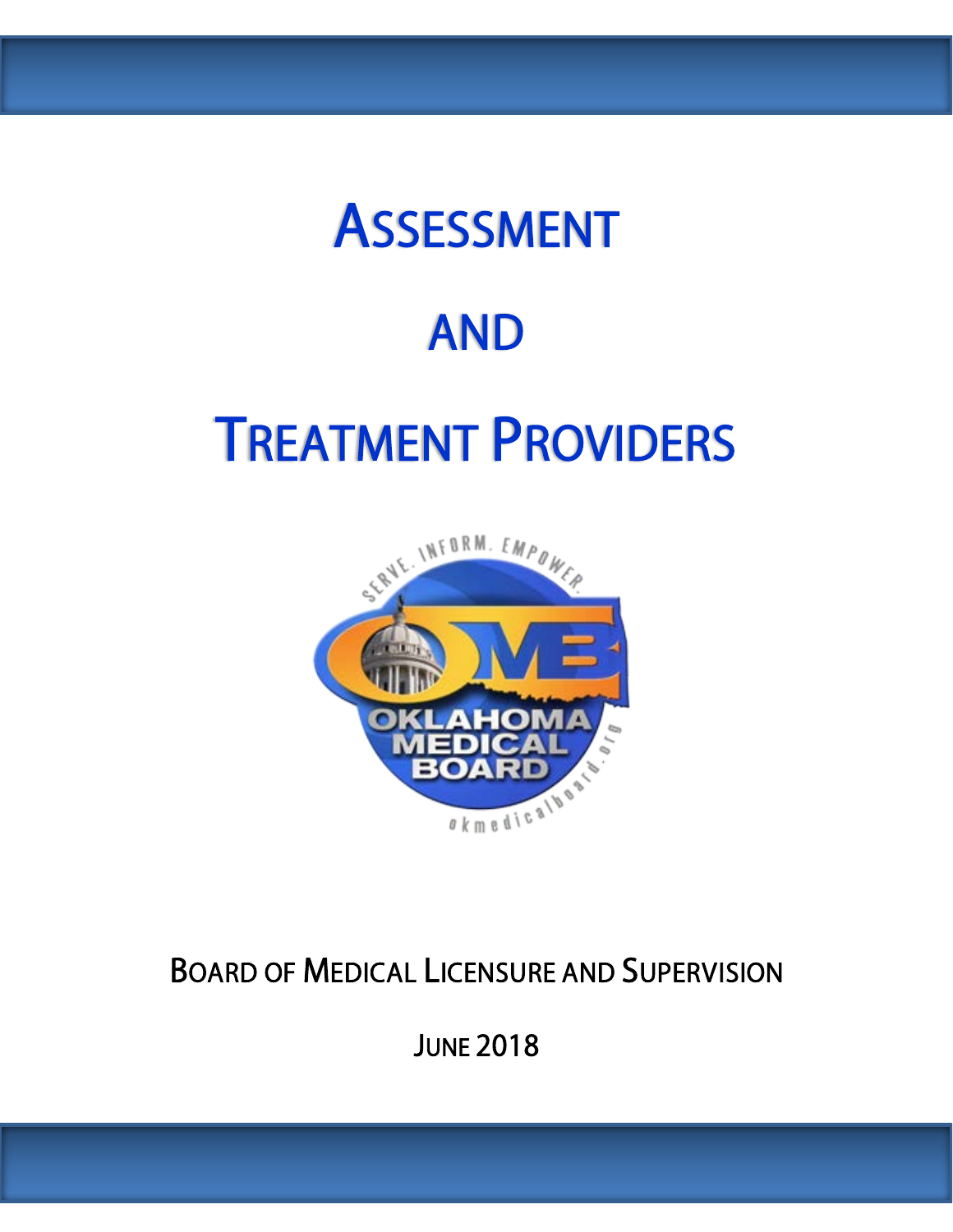### **CONTENTS**

| ETHICS AND BOUNDARIES COURSES / PROFESSIONALISM & RECORDKEEPING  9 |  |
|--------------------------------------------------------------------|--|
|                                                                    |  |
|                                                                    |  |
|                                                                    |  |
|                                                                    |  |
|                                                                    |  |
|                                                                    |  |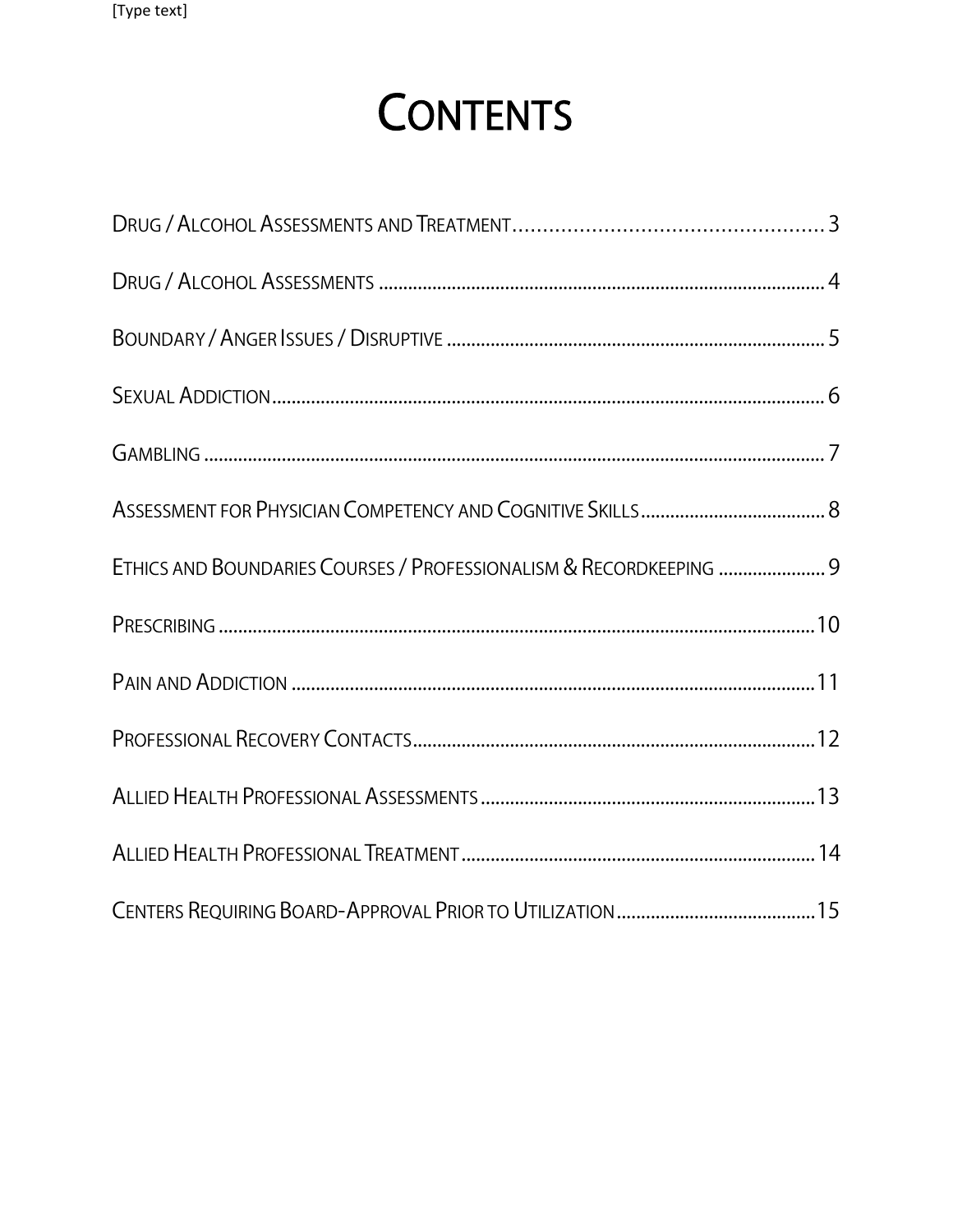### <span id="page-2-0"></span>DRUG / ALCOHOL ASSESSMENTS AND TREATMENT

#### BRADFORD HEALTH SERVICES

1189 Albritten Rd, Warrior, AL 35180 (888) 577-0012 [www.bradfordhealth.com](http://www.bradfordhealth.com/)

#### PINE GROVE BEHAVIORAL HEALTH & ADDICTION SERVICES

2255 Broadway Drive, Hattiesburg, MS 39402 (888) 574-4673 [www.pinegrovetreatment.com/](http://www.pinegrovetreatment.com/)

#### POSITIVE SOBRIETY INSTITUTE

 680 N Lake Shore Drive, Suite 800, Chicago, IL 60611 (844) 528-6481 [www.positivesobrietyinstitute.com](http://www.positivesobrietyinstitute.com/)

#### **TALBOTT**

5448 Yorktowne Dr, Atlanta, GA 30349 (800) 445-4232 [www.talbottcampus.com](http://www.talbottcampus.com/)

#### UNIVERSITY OF FLORIDA RECOVERY CENTER (SHANDS)

Scott Teitelbaum, MD Gainesville, FL 32610 (855) 265-4372 <http://floridarecoverycenter.ufhealth.org/category/scott-teitelbaum-md/>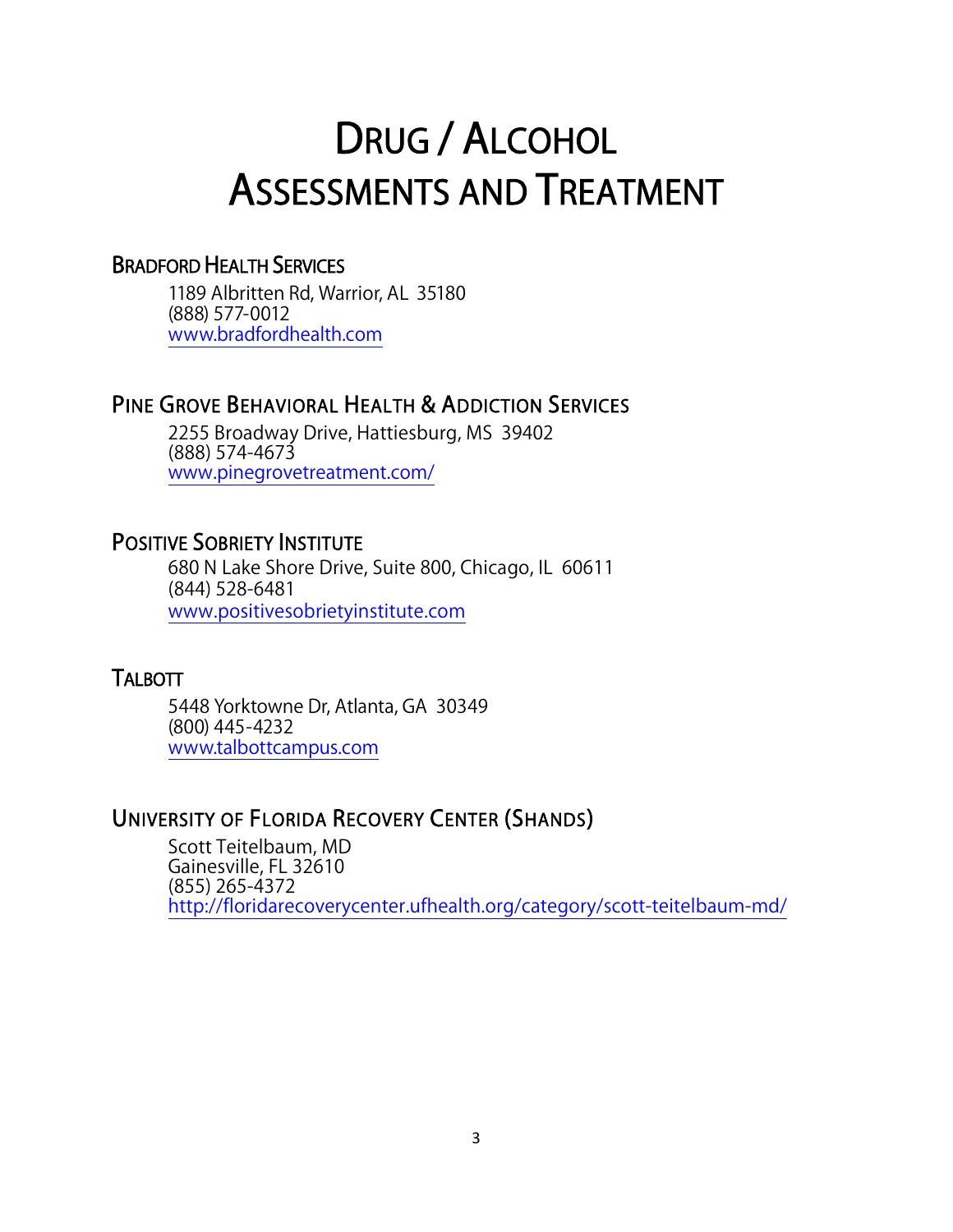### <span id="page-3-0"></span>DRUG / ALCOHOL ASSESSMENTS

#### ACUMEN ASSESSMENTS LLC

730 New Hampshire, Suite 222, Lawrence, KS 66044 (785) 856-8218 [www.acumenassessments.com](http://www.acumenassessments.com/)

#### PROFESSIONAL RENEWAL CENTER

1421 Research Park Dr, #3B, Lawrence, KS 66049 (877) 978-4772 [www.prckansas.org](http://www.prckansas.org/)

#### VANDERBILT UNIVERSITY MEDICAL CENTER

Comprehensive Assessment Program A.J. Reid Finlayson, MD 3rd Floor PHV, 1601 23rd Ave., South, Nashville, TN 37212 (615) 322-4567 <http://www.mc.vanderbilt.edu/root/vumc.php?site=vcap>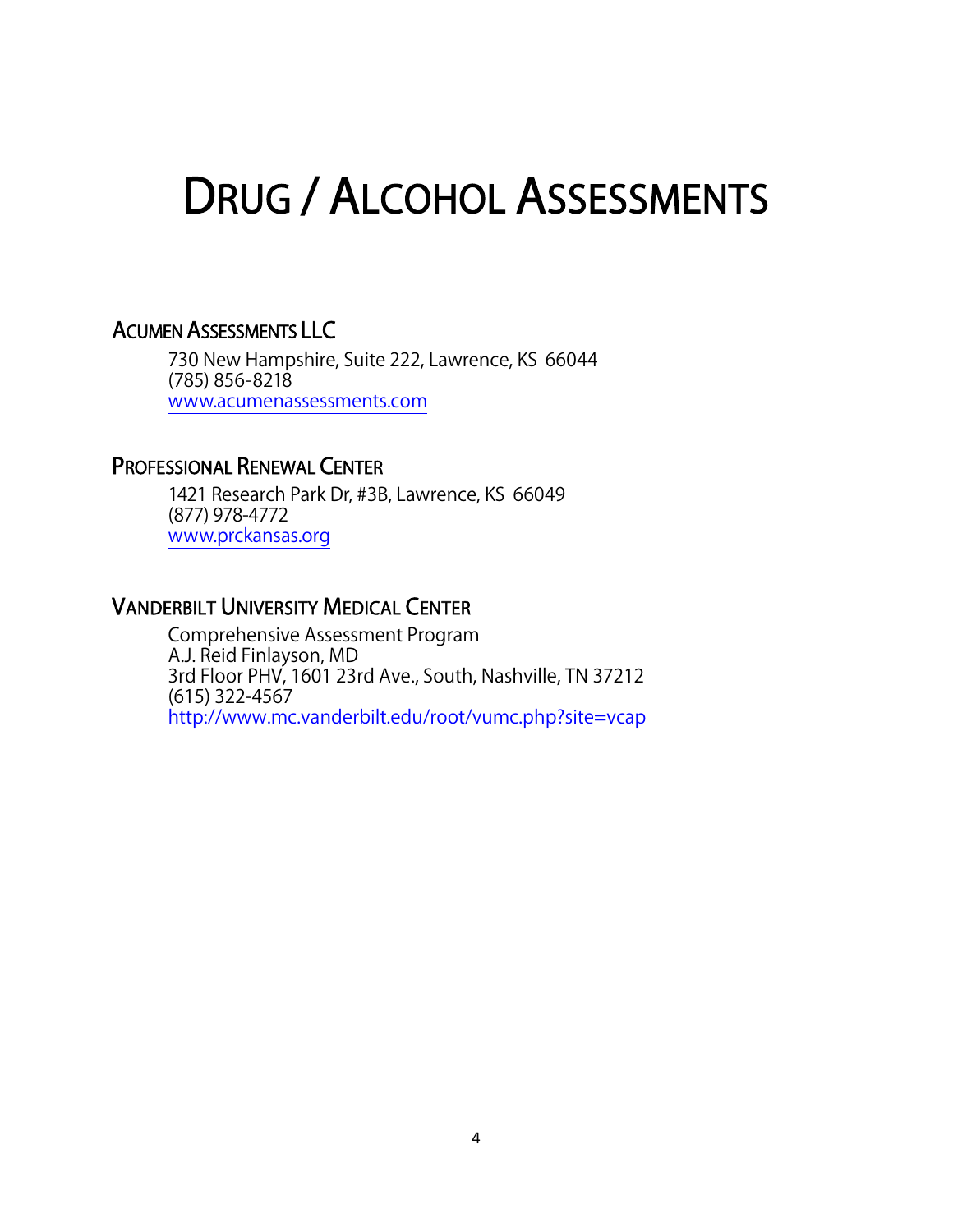### <span id="page-4-0"></span>BOUNDARY/ANGER ISSUES/DISRUPTIVE

#### ACUMEN ASSESSMENTS LLC

730 New Hampshire, Suite 222, Lawrence, KS 66044 (785) 856-8218 [www.acumenassessments.com](http://www.acumenassessments.com/)

#### PROFESSIONAL RENEWAL CENTER

1421 Research Park Dr, #3B, Lawrence, KS 66049 (877) 978-4772 [www.prckansas.org](http://www.prckansas.org/)

#### VANDERBILT UNIVERSITY MEDICAL CENTER

The Center for Professional Health 1107 Oxford House, 1313 21st Ave South, Nashville, TN 37232 (615) 936-0678 [www.mc.vanderbilt.edu/root/vumc.php?site=cph](http://www.mc.vanderbilt.edu/root/vumc.php?site=cph)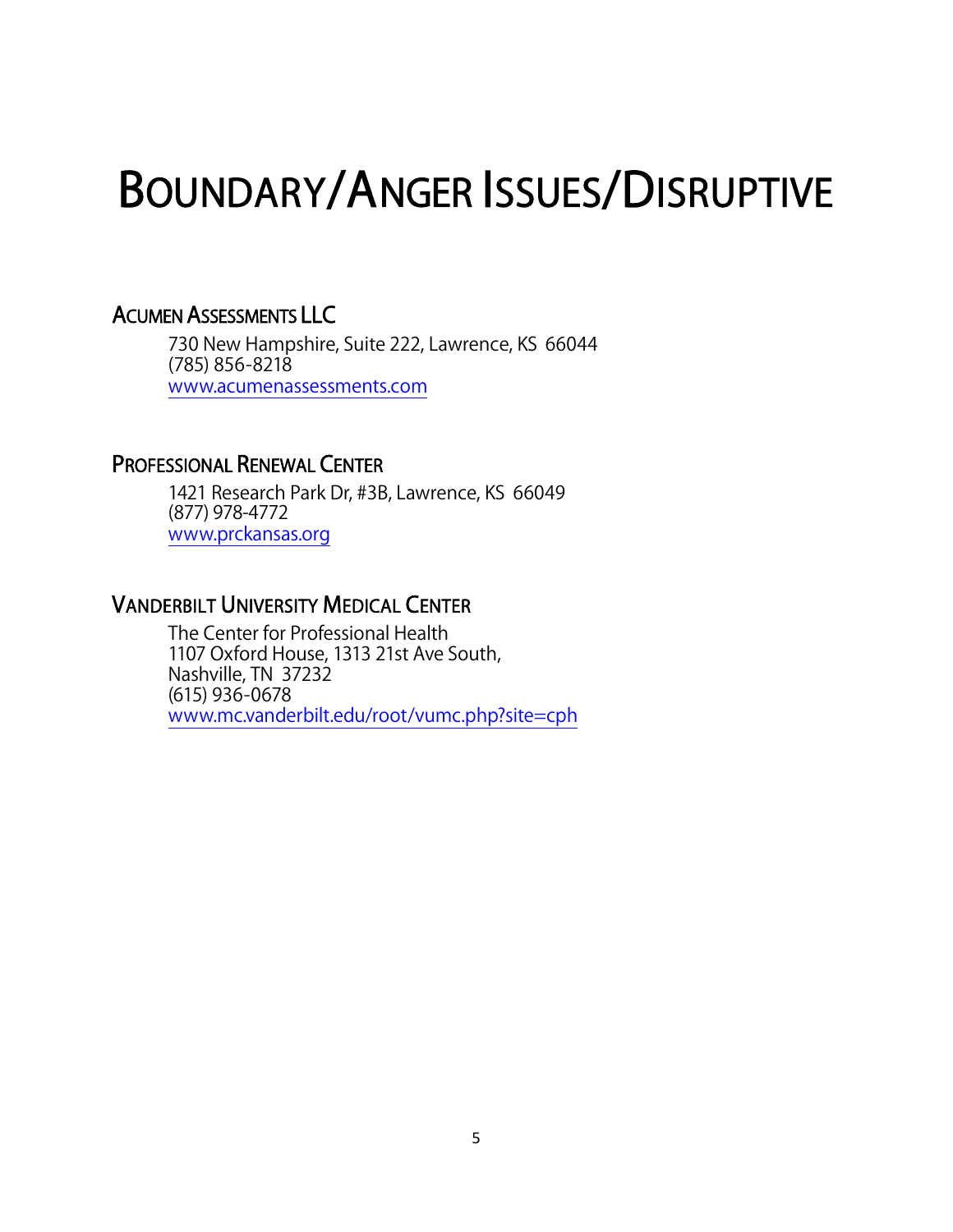### SEXUAL ADDICTION

#### <span id="page-5-0"></span>ACUMEN ASSESSMENTS LLC

730 New Hampshire, Suite 222, Lawrence, KS 66044 (785) 856-8218 [www.acumenassessments.com](http://www.acumenassessments.com/)

#### PINE GROVE BEHAVIORAL HEALTH & ADDICTION SERVICES

2255 Broadway Drive, Hattiesburg, MS 39402 (888) 574-4673 [www.pinegrovetreatment.com/](http://www.pinegrovetreatment.com/)

#### PROFESSIONAL RENEWAL CENTER

1421 Research Park Dr, #3B, Lawrence, KS 66049 (877) 978-4772 [www.prckansas.org](http://www.prckansas.org/)

#### THE RANCH

P.O. Box 38, Nunnelly, TN 37137 (844) 213-1319 www.recoveryranch.com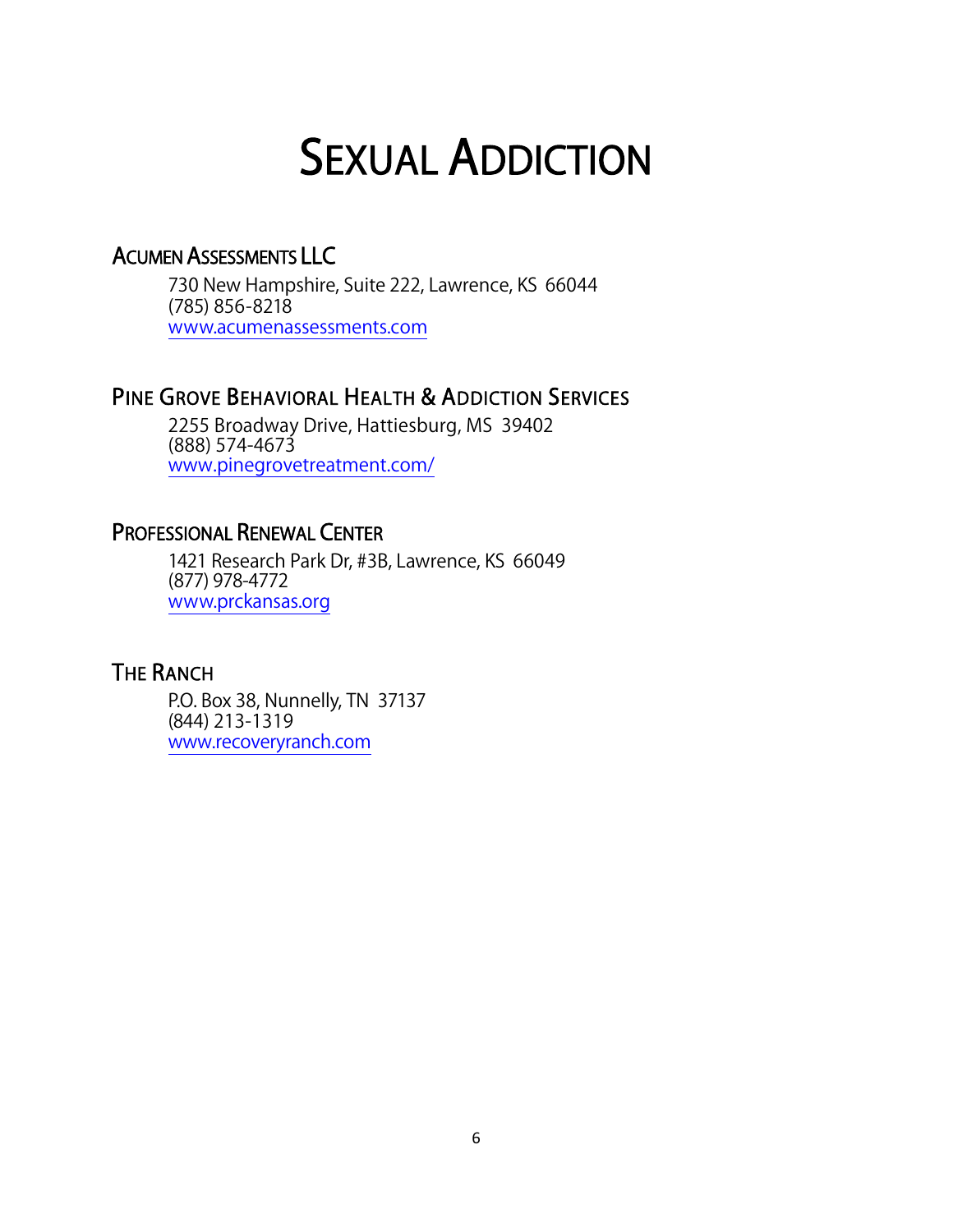### **GAMBLING**

#### <span id="page-6-0"></span>JULIO ROJAS, PHD

University of Oklahoma Health Sciences Center Department of Psychiatry & Behavioral Sciences 920 Stanton L. Young Boulevard Oklahoma City, OK 73104 (405) 271-5121 [www.oumedicine.com/psychiatry](http://www.oumedicine.com/psychiatry)

#### VANGUARD COMPULSIVE GAMBLING TREATMENT PROGRAM

**PROJECT TURNABOUT** 660 18th Street, Granite Falls, MN 56241 (800-862-1453) [www.projectturnabout.org](http://www.projectturnabout.org/)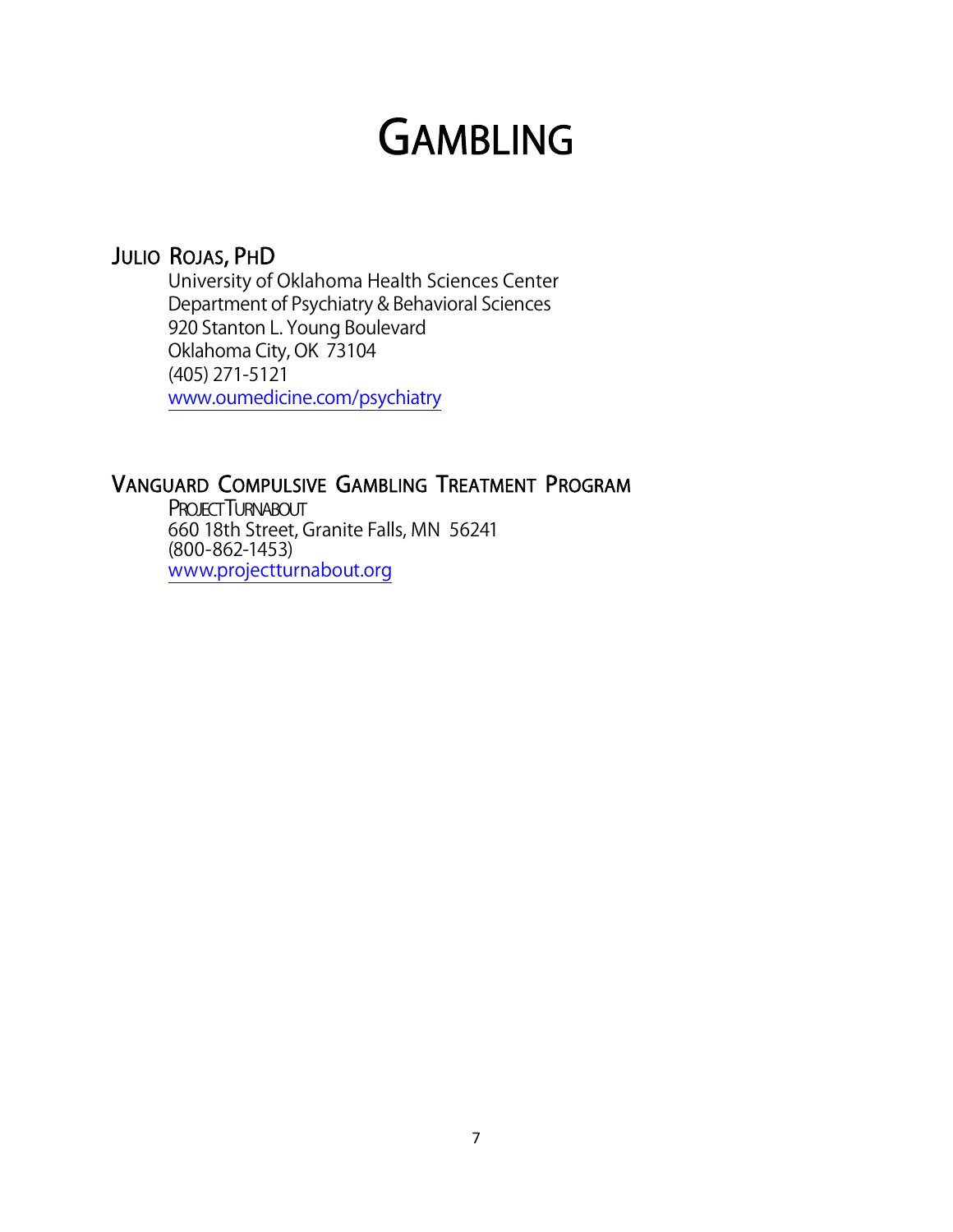### <span id="page-7-0"></span>ASSESSMENT FOR PHYSICIAN COMPETENCY AND COGNITIVE SKILLS

#### CENTER FOR PERSONALIZED EDUCATION FOR PHYSICIANS (CPEP)

7351 Lowry Blvd, Suite 100, Denver, CO 80230 (303) 577-3232 [www.cpepdoc.org](http://www.cpepdoc.org/)

#### KSTAR (Knowledge, Skills, Training, Assessment and Research)

2700 Earl Rudder Freeway South, Suite 3000, College Station, TX 77845 (979) 436-0390 [www.rchitexas.org/KSTAR-physician/index.html](http://www.rchitexas.org/KSTAR-physician/index.html)

#### PHYSICIAN ASSESSMENT AND CLINICAL EDUCATION PROGRAM (PACE)

1899 McKee Street, Suite 100 San Diego, CA 92110 (619) 543-6770 [www.paceprogram.ucsd.edu](http://www.paceprogram.ucsd.edu/)

#### UF FLORIDA CARES

PO Box 100277, Gainesville, FL 32610 (352) 273-9063 <http://www.floridacares.med.ufl.edu/>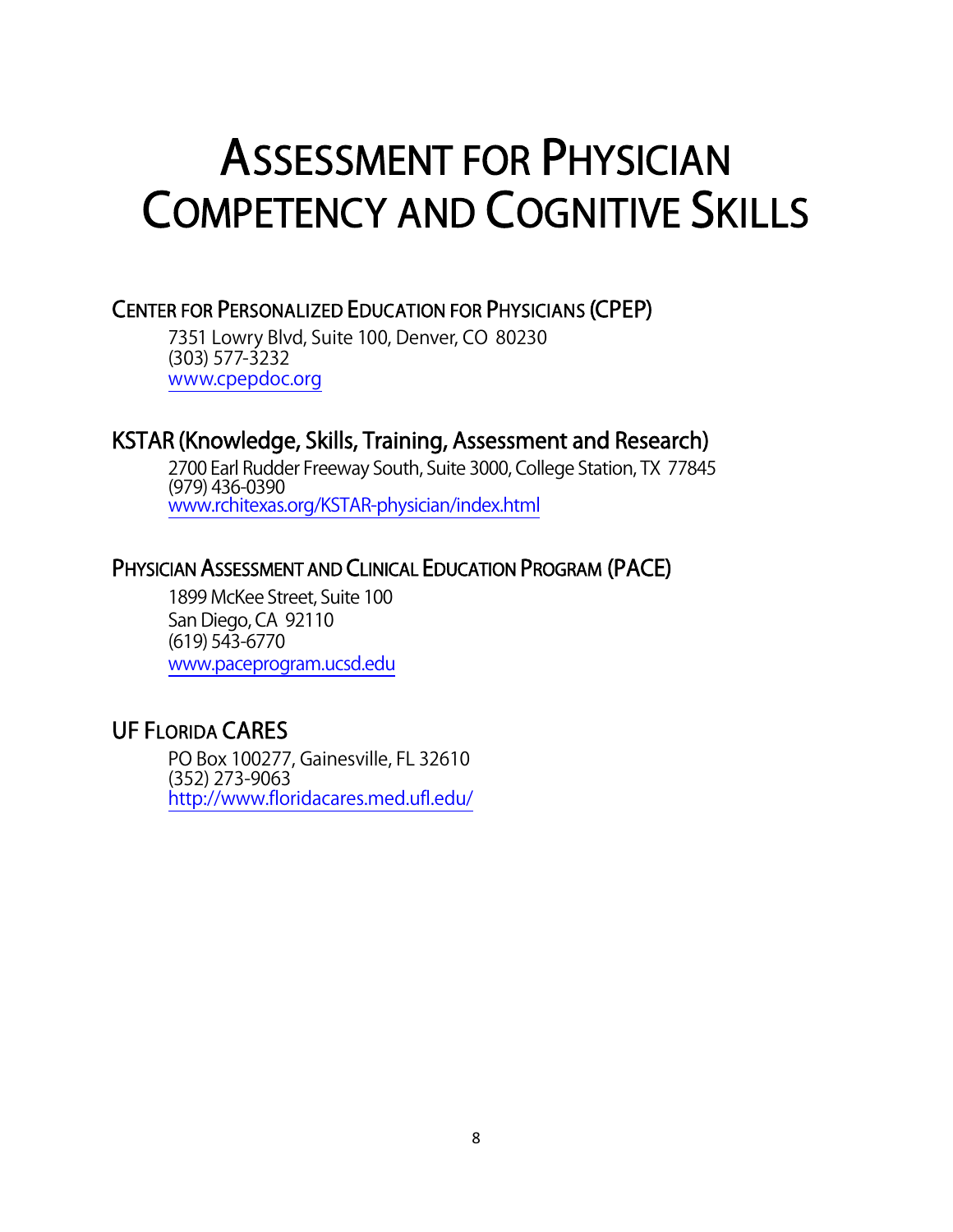### <span id="page-8-0"></span>ETHICS AND BOUNDARIES COURSES / PROFESSIONALISM & RECORDKEEPING

#### CASE WESTERN RESERVE UNIVERSITY

 School of Medicine ~ Continuing Medical Education 10524 Euclid Ave, Walker Suite 3129, Cleveland, OH 44106-6026 (216) 983-1239 <http://casemed.case.edu/cme/activities/index.cfm>

#### KSTAR (Knowledge, Skills, Training, Assessment and Research)

2700 Earl Rudder Freeway South, Suite 3000, College Station, TX 77845 (979) 436-0390 [www.rchitexas.org/KSTAR-physician/index.html](http://www.rchitexas.org/KSTAR-physician/index.html)

Medical Records Course only

#### PHYSICIAN ASSESSMENT AND CLINICAL EDUCATION PROGRAM (PACE)

1899 McKee Street, Suite 100, San Diego, CA 92110 (619) 543.6770 <http://paceprogram.ucsd.edu/>

#### PROFESSIONAL BOUNDARIES, INC (PBI)

(less intensive)

3750 San Jose Pl, Suite 35, Jacksonville, FL 32257 (904) 800-1237 [www.professionalboundaries.com](http://www.professionalboundaries.com/)

> Ethics, boundaries and medical recordkeeping courses - online, onsite and telephonic boundary, ethics, and medical record keeping courses for physicians, nurses, social workers and other health professionals, providing CME, CE or CEU credits. Modular system allows combination of online and onsite courses to create a course package that fits individual needs.

#### VANDERBILT UNIVERSITY MEDICAL CENTER

The Center for Professional Health 1107 Oxford House, 1313 21st Ave South, Nashville, TN 37232 (615) 936-0678 [www.mc.vanderbilt.edu/root/vumc.php?site=cph](http://www.mc.vanderbilt.edu/root/vumc.php?site=cph)

> Maintaining Proper Boundaries Prescribing Controlled Drugs Program for Distressed Physicians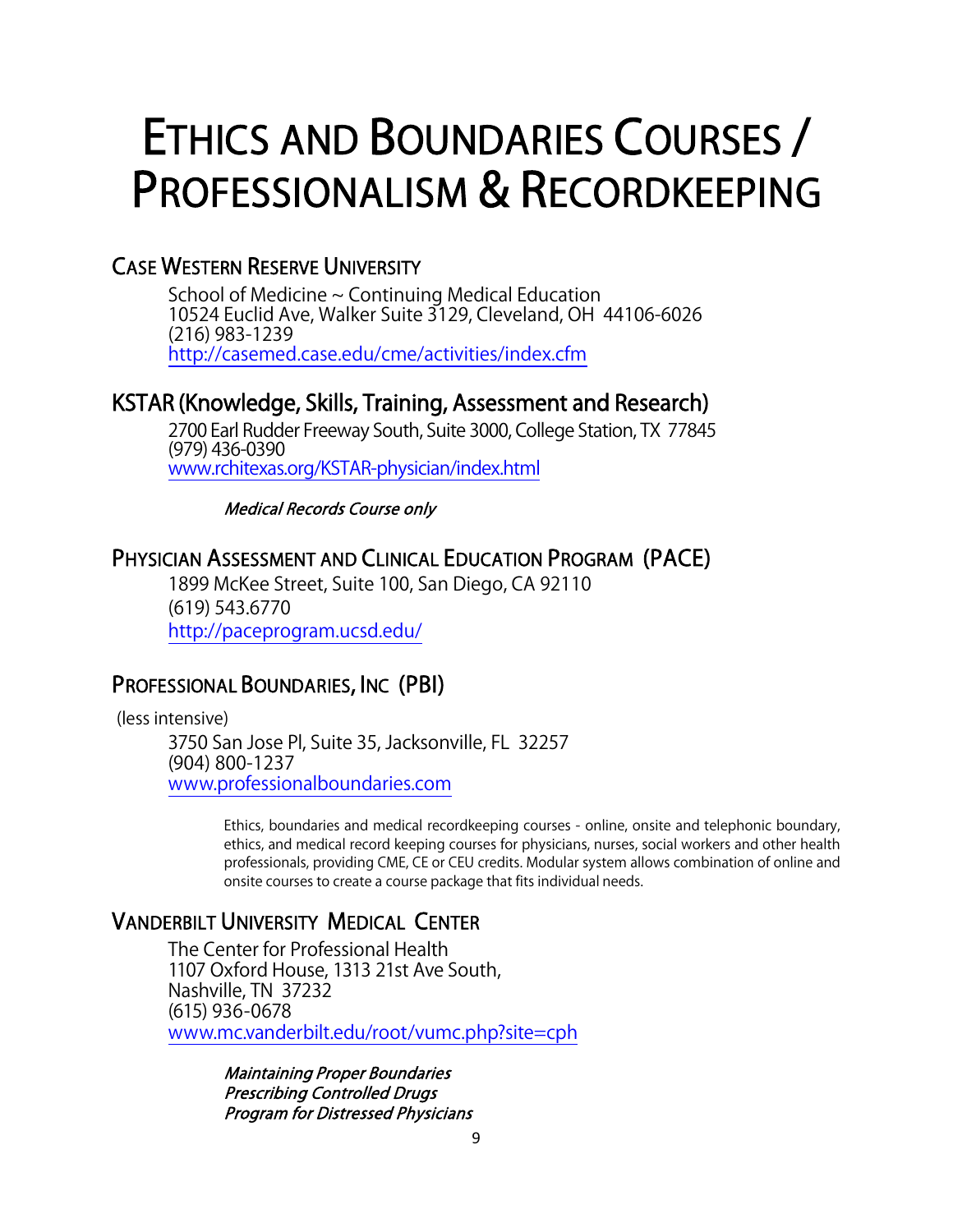### **PRESCRIBING**

#### <span id="page-9-0"></span>PHYSICIAN ASSESSMENT AND CLINICAL EDUCATION PROGRAM (PACE)/PHARMACOLOGY

1899 McKee Street, Suite 100, San Diego, CA 92110 (619) 543.6770 <http://paceprogram.ucsd.edu/>

#### PROFESSIONAL BOUNDARIES, INC (PBI)

3750 San Jose Pl, Suite 35, Jacksonville, FL 32257 (904) 800-1237 [www.professionalboundaries.com](http://www.professionalboundaries.com/)

#### UNIVERSITY OF FLORIDA

 Martha E. Brown, MD, Associate Professor P.O. Box 100256, Gainesville, FL 32610 (352) 265-5300 [marthabrown@ufl.edu](mailto:marthabrown@ufl.edu) [www.drmarthabrow](http://med.ufl.edu/)n.com

#### VANDERBILT UNIVERSITY MEDICAL CENTER

The Center for Professional Health 1107 Oxford House, 1313 21st Ave South, Nashville, TN 37232 (615) 936-0678 [www.mc.vanderbilt.edu/root/vumc.php?site=cph](http://www.mc.vanderbilt.edu/root/vumc.php?site=cph)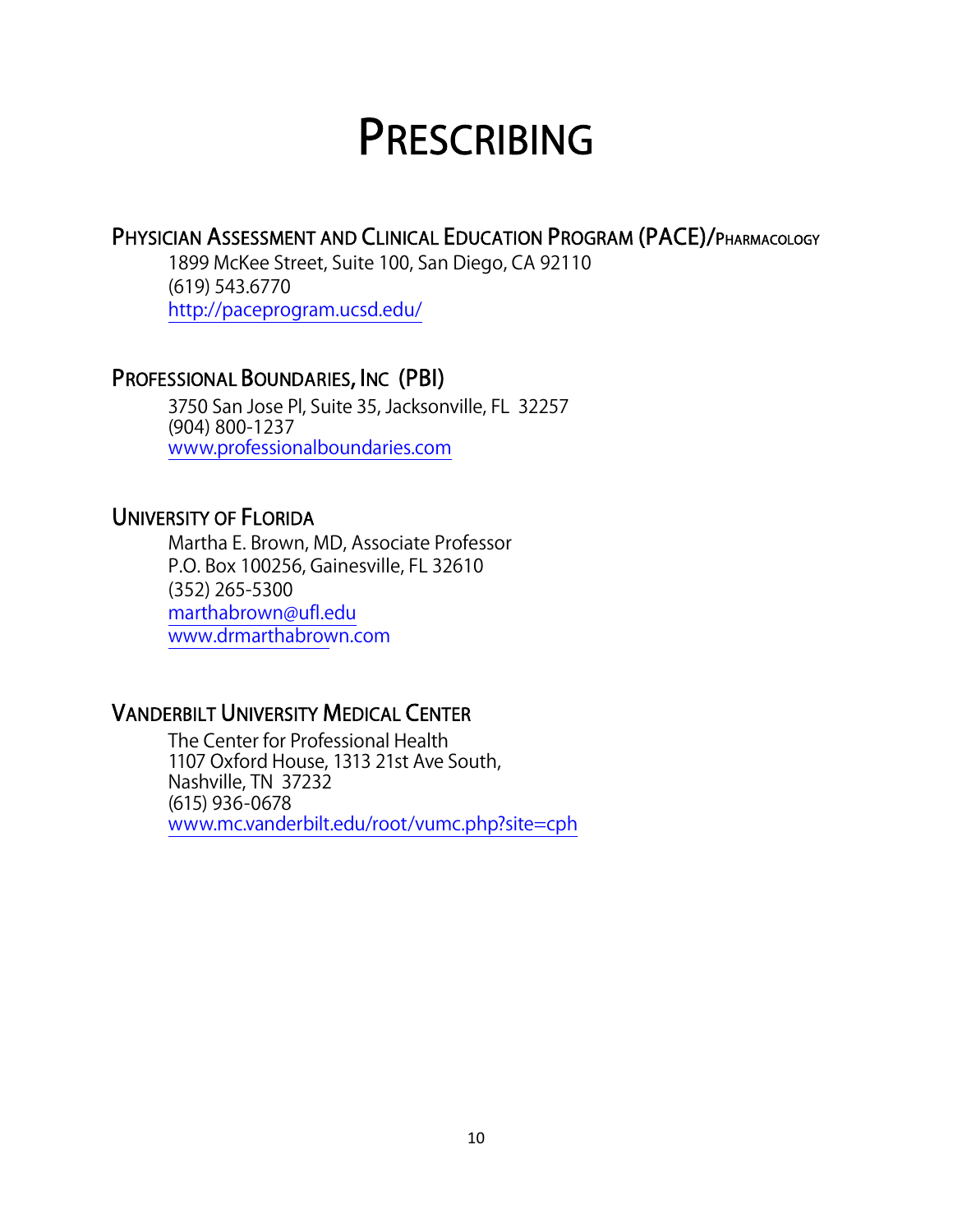### PAIN AND ADDICTION

# <span id="page-10-0"></span>DR. MEL POHL

 Central Recovery 3321 N Buffalo Drive, Las Vegas, NV 89129 (800) 790-0091 [www.lasvegasrecovery.com](http://www.lasvegasrecovery.com/)

#### UNIVERSITY OF FLORIDA RECOVERY CENTER (SHANDS)

Scott Teitelbaum, MD Gainesville, FL 32610 (855) 265-4372 <http://floridarecoverycenter.ufhealth.org/category/scott-teitelbaum-md/>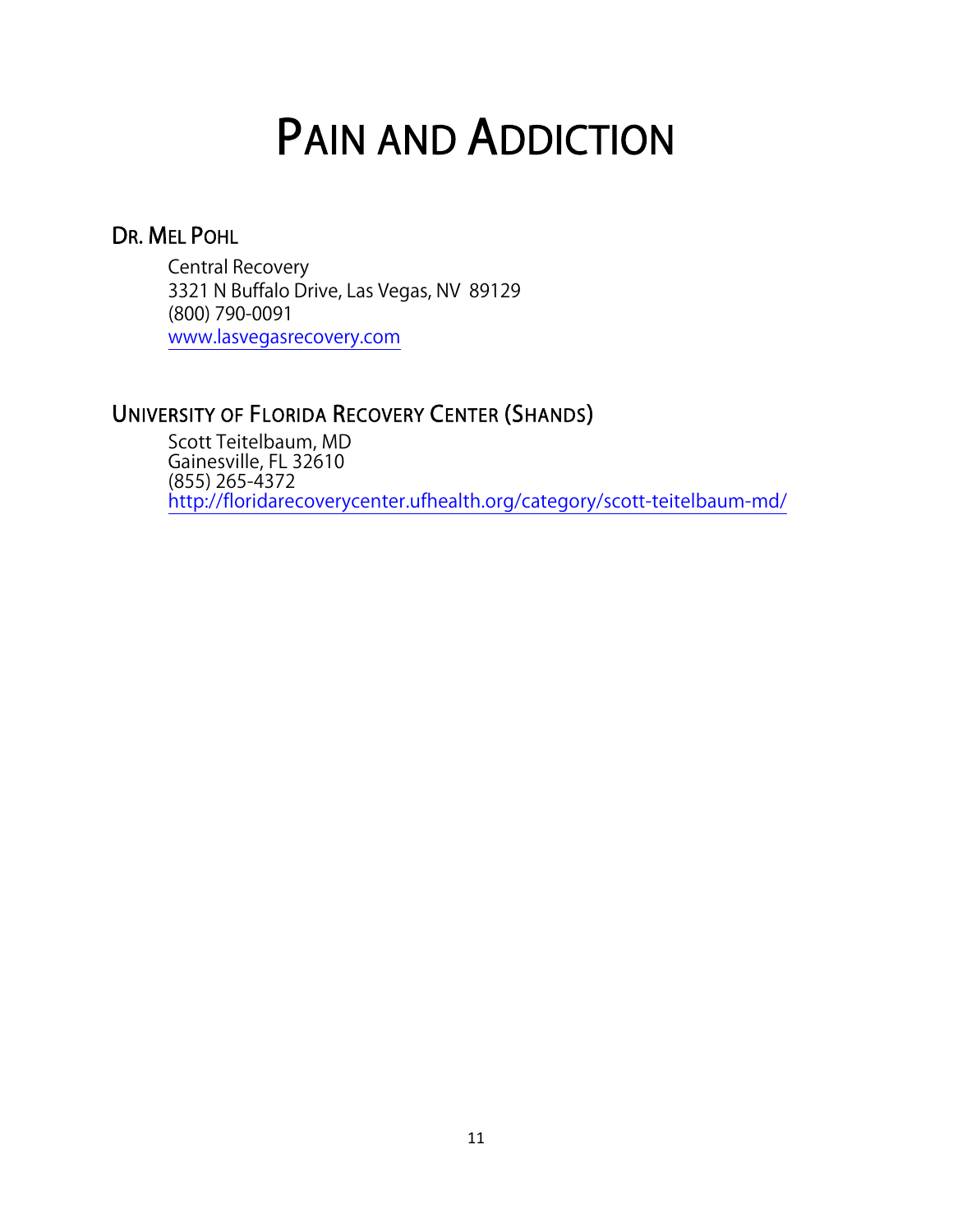### <span id="page-11-0"></span>PROFESSIONAL RECOVERY CONTACTS

#### THE OKLAHOMA HEALTH PROFESSIONALS PROGRAM (OHPP)

313 NE 50th St, Oklahoma City, OK 73105 405-601-2536; Fax 405-605-0394 Contact: Jen Boren [ohpp@okmed.org](mailto:ohpp@okmed.org) [www.okhpp.org](http://www.okhpp.org/)

Robert Westcott, MD, Director - (405) 650-6681 Dr. Merlin Kilbury, Associate Director - (918) 605-5716 Dr. Paul Cheng, Associate Director – (405) 412-1233 Dr. Miguel Rodriguez, Associate Director - (580) 574-4568

> Our mission is to confidentially help physicians with issues of addiction, alcoholism and disruptive behavior. Since 1983, the OHPP is an outreach program designed to provide confidential, informational support, monitoring and referral resources for medical and osteopathic doctors, dentists and veterinarians. Care is provided by medical colleagues who are sensitive to the special needs of program participants. The problems of chemical dependency, alcoholism and behavioral issues are common. The OHPP recognizes the importance of treating medical professionals in a confidential, individualized program. The OHPP continues to be a leader nationally in identifying problems, assisting in treatment, and returning to practice physicians who have suffered from substance abuse, dependency or behavioral issues.

#### ALLIED PROFESSIONAL PEER ASSISTANCE PROGRAM (APPA)

101 NE 51st St, Oklahoma City, OK 73105 (405) 962-1450 Contact: Linda Hall [appa@okassist.org](mailto:appa@okassist.org) www.okassist.org

#### Robert Nisbet, M.D., Program Coordinator

APPA is a confidential program established to assist allied professionals licensed by the Oklahoma Medical Board whose competency may be compromised because of the abuse of drugs or alcohol, so that such allied medical professionals can be treated and return to or continue to practice in a manner which will benefit the public. The program is under the supervision and control of the Oklahoma State Board of Medical Licensure and Supervision.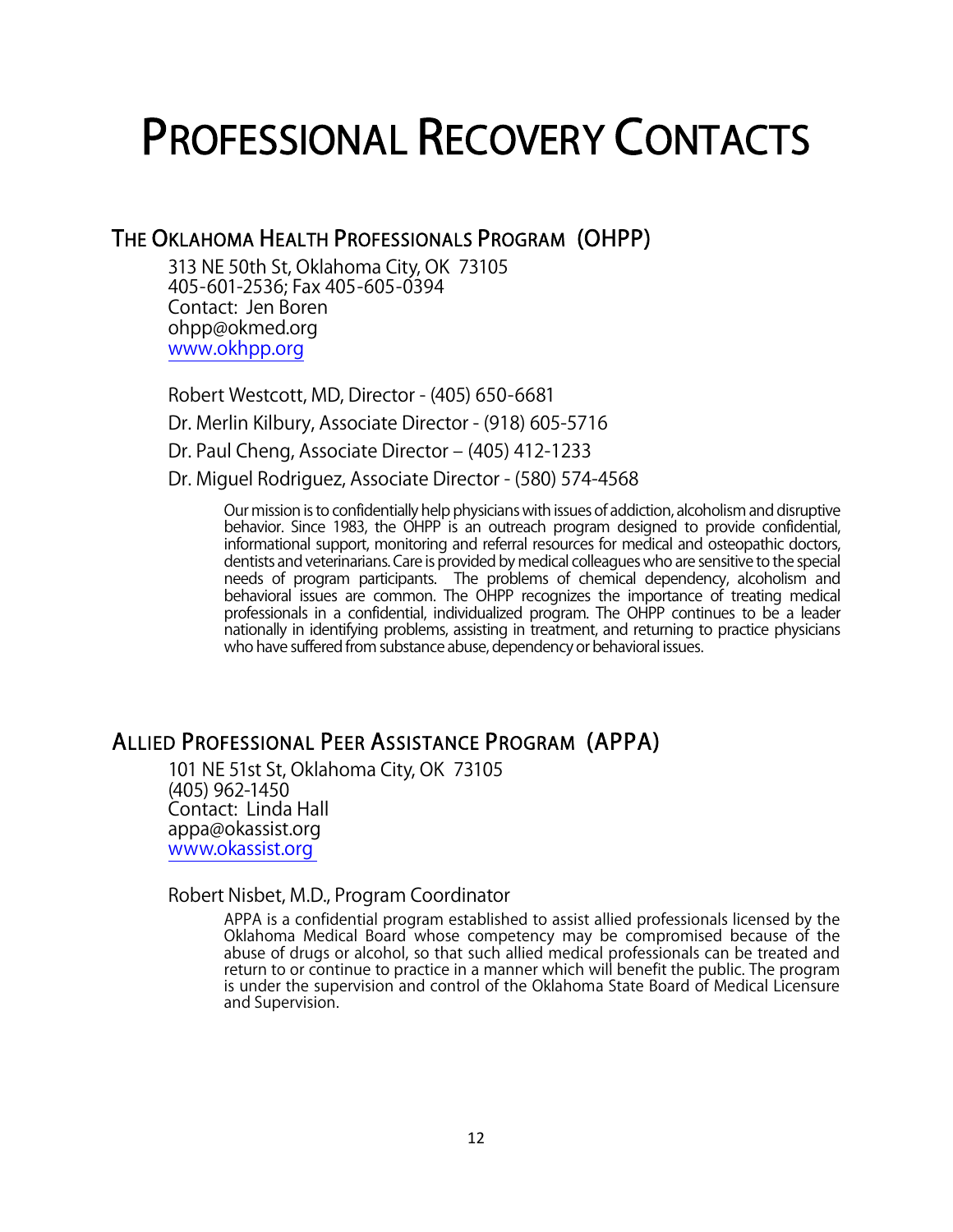### <span id="page-12-0"></span>ALLIED HEALTH PROFESSIONAL ASSESSMENTS

#### MEDICAL THERAPY ASSOCIATES

5009 N Penn, #111, Oklahoma City, OK 73112 (405) 840-4800

> Contact person: Caroline Noto (405) 595-9992 Director: Robert Westcott, MD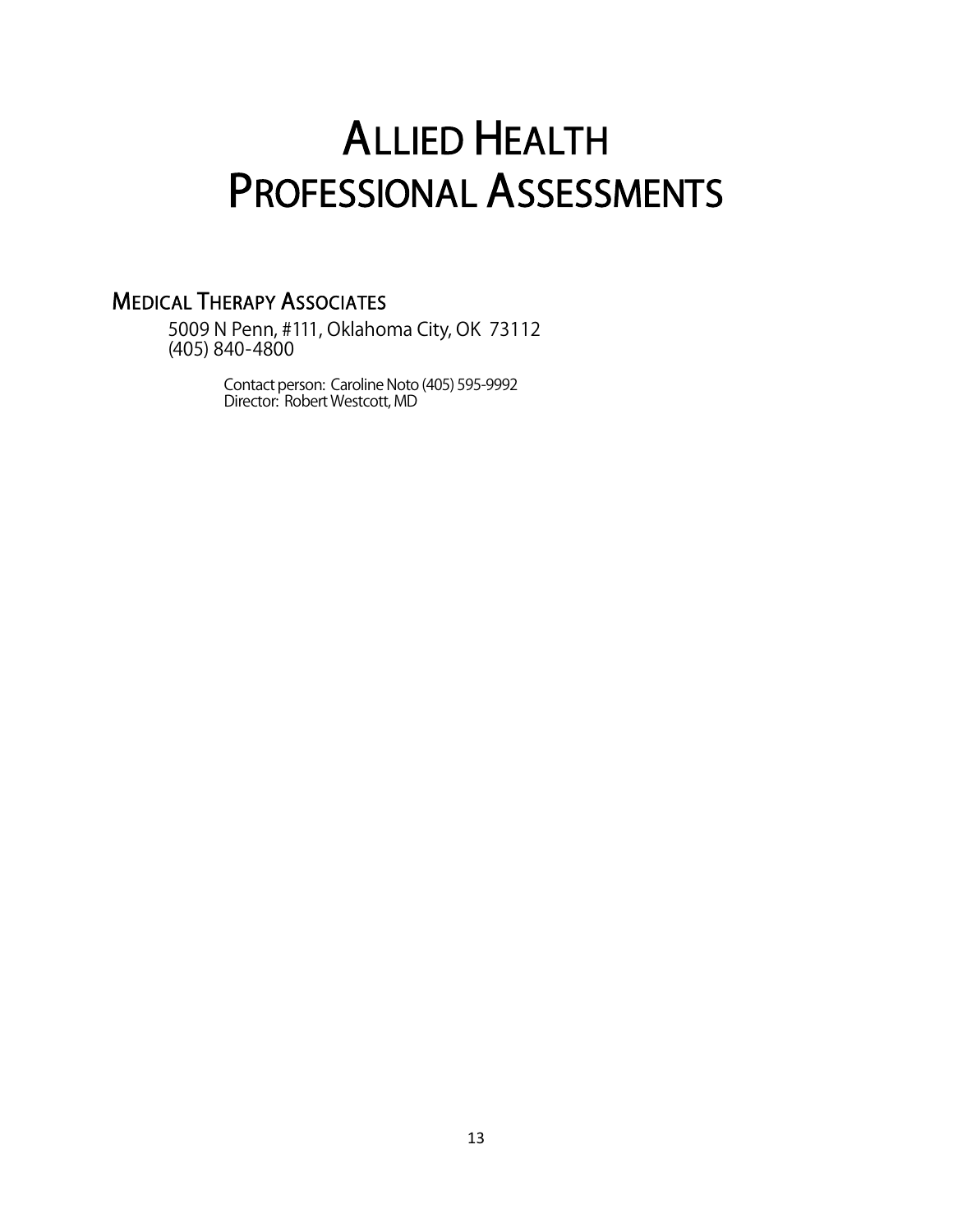### <span id="page-13-0"></span>ALLIED HEALTH PROFESSIONAL TREATMENT

INTENSIVE OUT-PATIENT

#### SPECIALIZED OUTPATIENT SERVICES (SOS)

5208 N. Classen Circle Oklahoma City, OK 73118 (405) 810-1766 [www.okcsos.org/](http://www.okcsos.org/)

#### START PROGRAM – ST. ANTHONY

1000 N. Lee, Oklahoma City, OK 73102 (405) 272-6216 [www.saintsok.com](http://www.saintsok.com/)

IN-PATIENT TREATMENT FACILITIES WILL BE APPROVED BY THE BOARD EXECUTIVE STAFF ON A CASE BY CASE BASIS.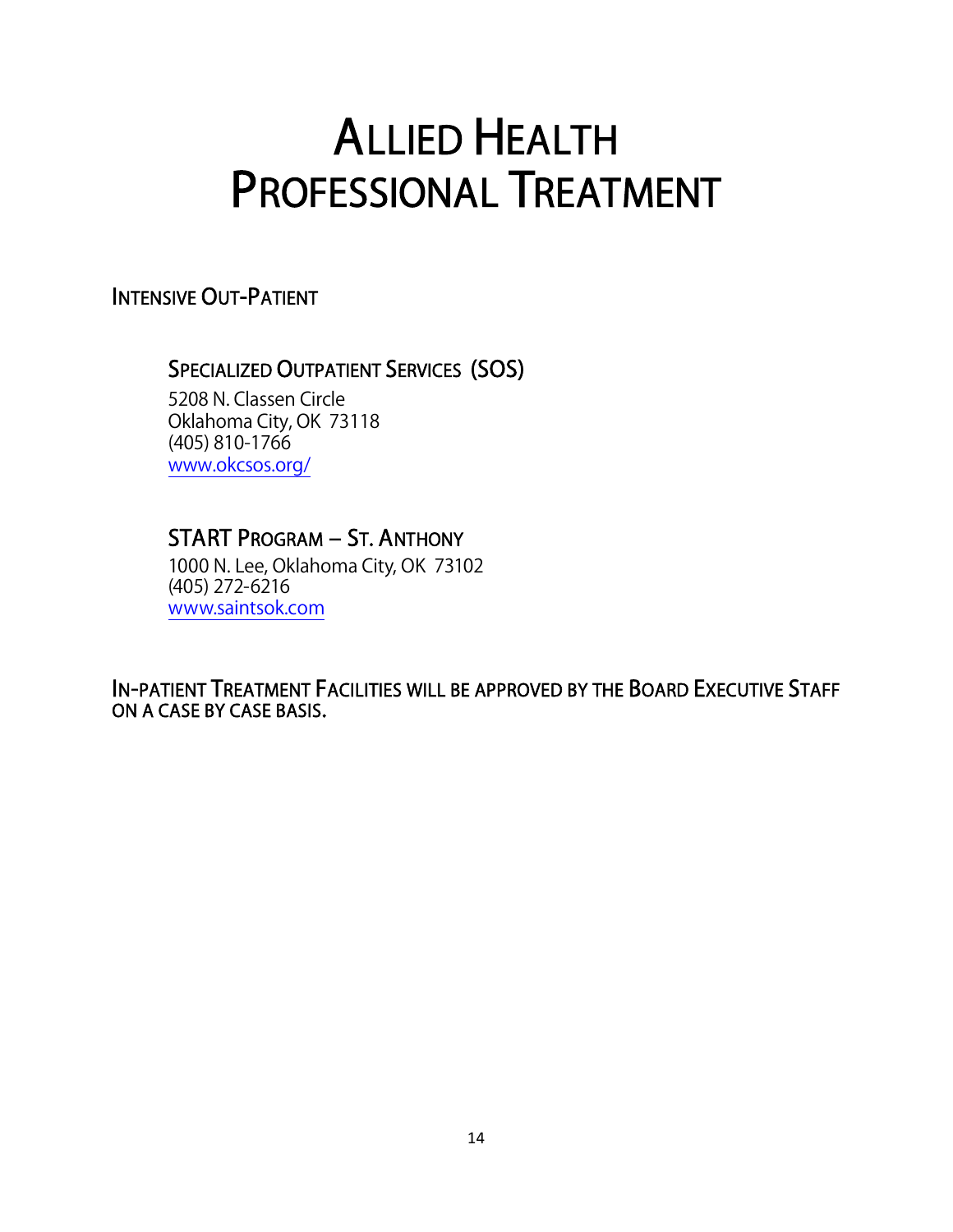### <span id="page-14-0"></span>CENTERS REQUIRING BOARD APPROVAL PRIOR TO UTILIZATION

#### FATHER MARTIN'S ASHLEY

800 Tydings Ln, Havre de Grace, MD 21078 (800) 799-4673 [www.fathermartinsashley.org](http://www.fathermartinsashley.org/)

#### MARR

Metro Atlanta Recovery Residences, Inc. 2815 Clearview Pl, Suite 100, Doraville, GA 30340 (800) 732-5430 [www.marrinc.org](http://www.marrinc.org/)

#### SANTE' CENTER FOR HEALING

914 Country Club Rd, Argyle, TX 76226 (800) 258-4250 [www.santecenter.com](http://www.santecenter.com/)

#### THE MENNINGER CLINIC

12301 Main St, Houston, TX 77035 (800) 351-9058 [www.menningerclinic.com](http://www.menningerclinic.com/)

#### THE RETREAT

 1221 Wayzata Blvd East, Wayzata, MN 55391 (866) 928-3434 [www.theretreat.org](http://www.theretreat.org/)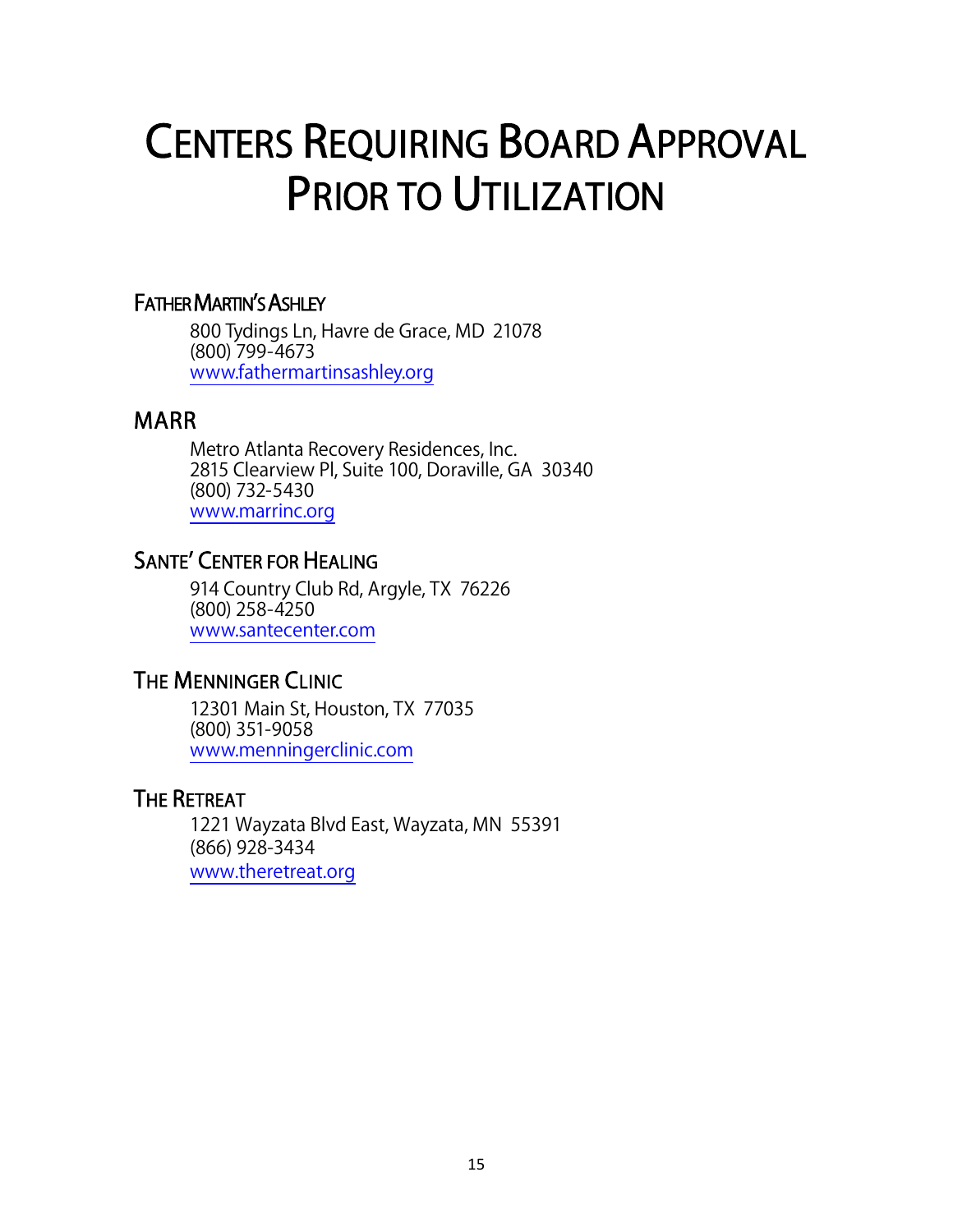### CENTERS REQUIRING BOARD APPROVAL PRIOR TO UTILIZATION (CONTINUED)

#### FORENSIC AND INDEPENDENT MENTAL HEALTH EVALUATORS

(To include Neuropsychiatric Assessments)

#### UNIVERSITY OF OKLAHOMA HEALTH SCIENCES CENTER

Department of Psychiatry & Behavioral Sciences 920 Stanton L. Young Boulevard Oklahoma City, OK 73104 (405) 271-5121 [www.oumedicine.com/psychiatry](http://www.oumedicine.com/psychiatry)

- Britta Ostermeyer, MD, MBA Board certified general and forensic psychiatrist
- Andrew Foote, MD Board certified general and forensic psychiatrist
- Michael Brand, PhD

Provides comprehensive evaluations for families, employers, governmental agencies, courts and attorneys regarding individual's psychosocial, family and employment functioning

• Julio Rojas, PhD

Licensed health service psychologist who specializes in the diagnosis and treatment of addictive disorders, psychiatric comorbidity and trauma

- Russell L. Adams, PhD, ABPP-CN, CL Clinical neuropsychologist. Board certified in clinical neuropsychology and clinical psychology
- Jim Scott, PhD, ABPP-CN Board certified neuropsychologist
- John Linck, PhD, ABPP-CN Board certified clinical neuropsychologist